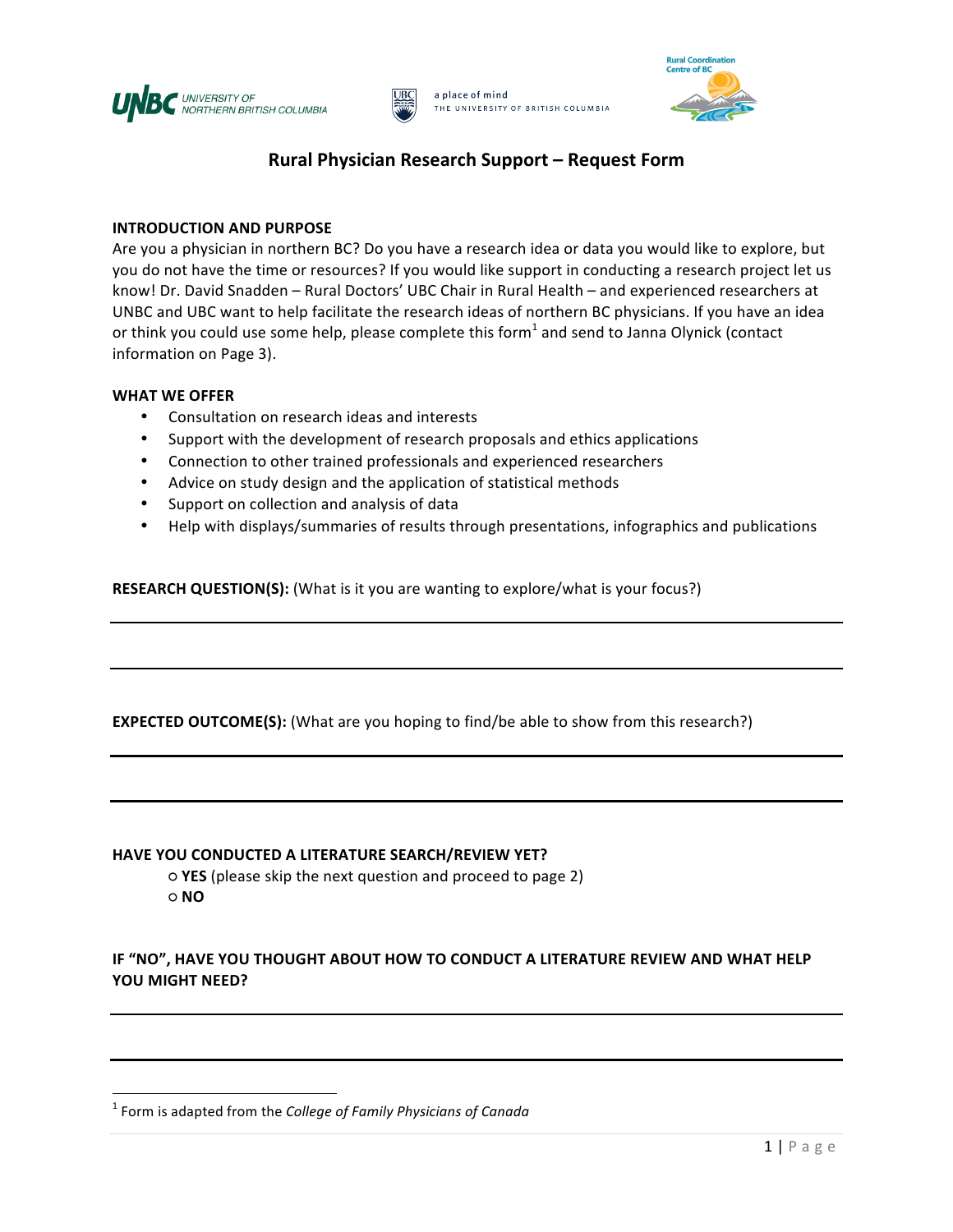





WHICH INSTITUTION(S) WILL YOU BE APPLYING TO FOR ETHICS APPROVAL: *(Northern Health, UNBC,* UBC, etc.). If you are unsure of how to apply for ethics, please let us know what support you would like through this process.

### **DO YOU HAVE EXPERIENCE CONDUCTING RESEARCH?**

**○ YES, please specify: ○ NO**

# **HAVE YOU THOUGHT ABOUT STUDY DESIGN AND RESEARCH METHODS?**

 $\circ$  **YES** – Please complete the following section to the best of your ability and submit your form  $\circ$  NO - Please submit your form and we will guide you through the next section

# **APPLY THE PICO STANDARD TO YOUR IDEAS**

In terms of what is the area of interest in terms of population, patients or the problem area; what is the intervention or investigation you think is most appropriate; are you thinking about comparisons; and what is your sense about the outcome you are seeking:

| Þ | Population/patient/problem      |  |
|---|---------------------------------|--|
|   | Intervention/investigation      |  |
| C | Comparison                      |  |
| O | <b>Outcome/expected results</b> |  |

Useful link on the PICO standard: http://www.scielo.br/pdf/rlae/v15n3/v15n3a23.pdf